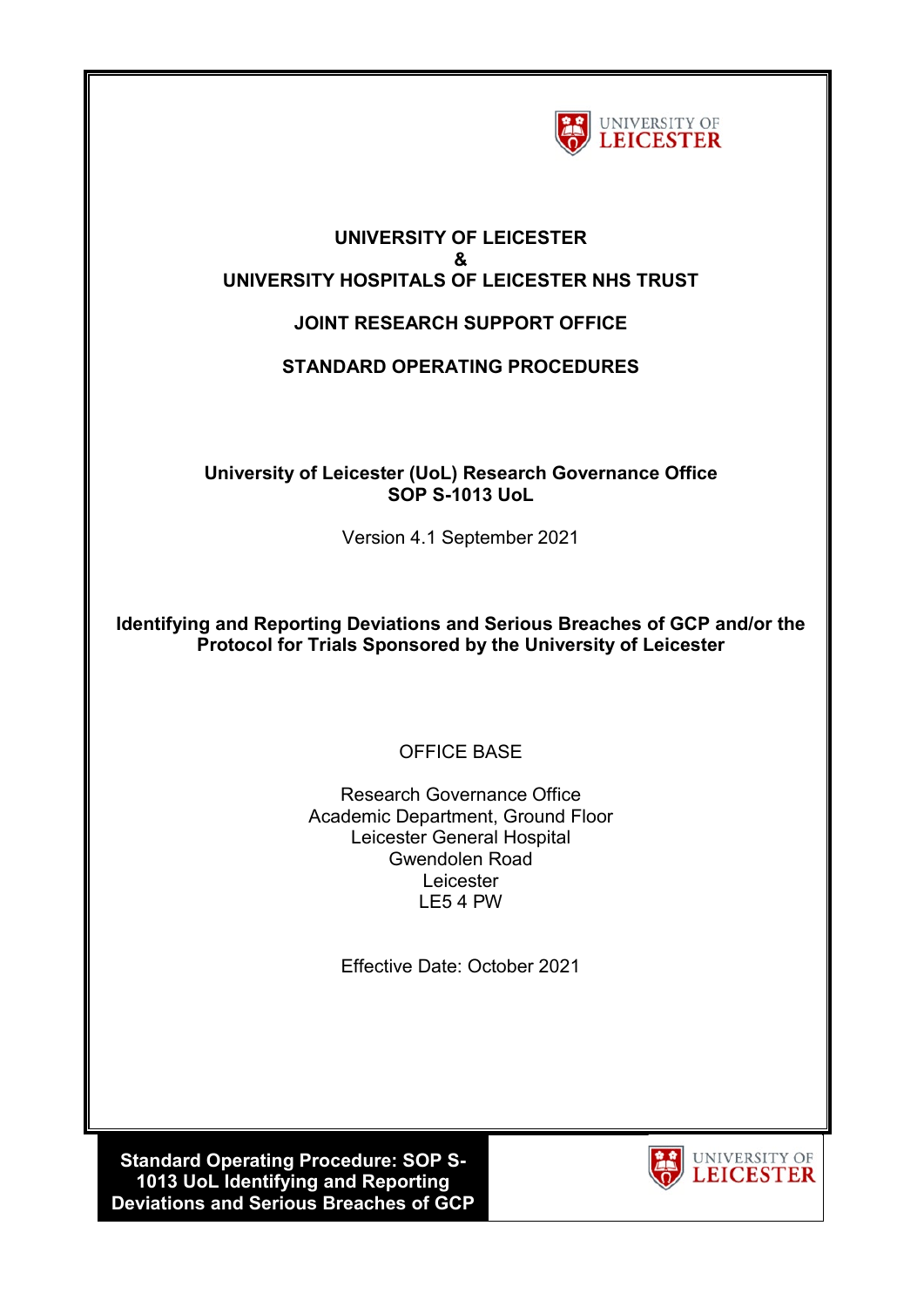#### **1. Introduction**

This Standard Operating Procedure (SOP) describes the process for the identification and reporting of serious breaches of GCP and / or the approved trial protocol in all studies sponsored by the University of Leicester (UoL).

The outcome is that the management of all Serious Breaches of Protocol and / or GCP, or Protocol Deviations are documented and appropriate Corrective Action and Preventative Action (CAPA) undertaken.

#### **2. Scope**

This SOP applies to all researchers conducting research studies sponsored by UoL.

#### **3. Definitions**

**Protocol Deviation:** A protocol deviation is any un-intended change or departure from the protocol, e.g. a protocol visit date deviation, which does not result in harm to the trial subjects or significantly affect the scientific value of the trial.

**Serious Breaches of the Protocol and/or GCP:** For the purposes of this regulation, a "serious breach" is a breach which is **likely** to affect to a significant degree:

- a) The safety or physical or mental integrity of the subjects of the trial; or
- b) The scientific value of the trial

**Urgent Safety Issues:** A protocol deviation/change may be implemented in response to an immediate hazard to a trial subject without prior approval from the Sponsor / R&I/ HRA / MHRA. This is defined as an Urgent Safety Measure under UK Regulation 30. Urgent Safety Measures are covered in SOP S-1029 UoL.

#### **4. Procedure.**

In each case, any Serious Breaches or Urgent Safety Measures must be reported to the Sponsor by the Chief Investigator or any member of the research team within 24 hours of them becoming aware of the breach. Protocol Deviations not resulting in Urgent Safety Measures, do not need to be immediately reported to the Sponsor.

#### **4.1 Serious Breaches**

The initial report to the Sponsor may be by email to [rgosponsor@le.ac.uk.](mailto:rgosponsor@le.ac.uk) The email must detail the name of the study, and give a brief outline of the suspected breach identified or safety measure required. The Chief Investigator or member of the research team must submit an initial report by email attaching the Serious Breach Notification Form (Appendix 1) to the sponsor [rgosponsor@le.ac.uk](mailto:rgosponsor@le.ac.uk) within 24 hours of becoming aware of

SOP S-1013 UoL Identifying and Reporting Deviations and Serious Breaches of GCP and/or the Protocol for Clinical Trials Sponsored by the University of Leicester Version 4.1 September 2021 Next Review: September 2023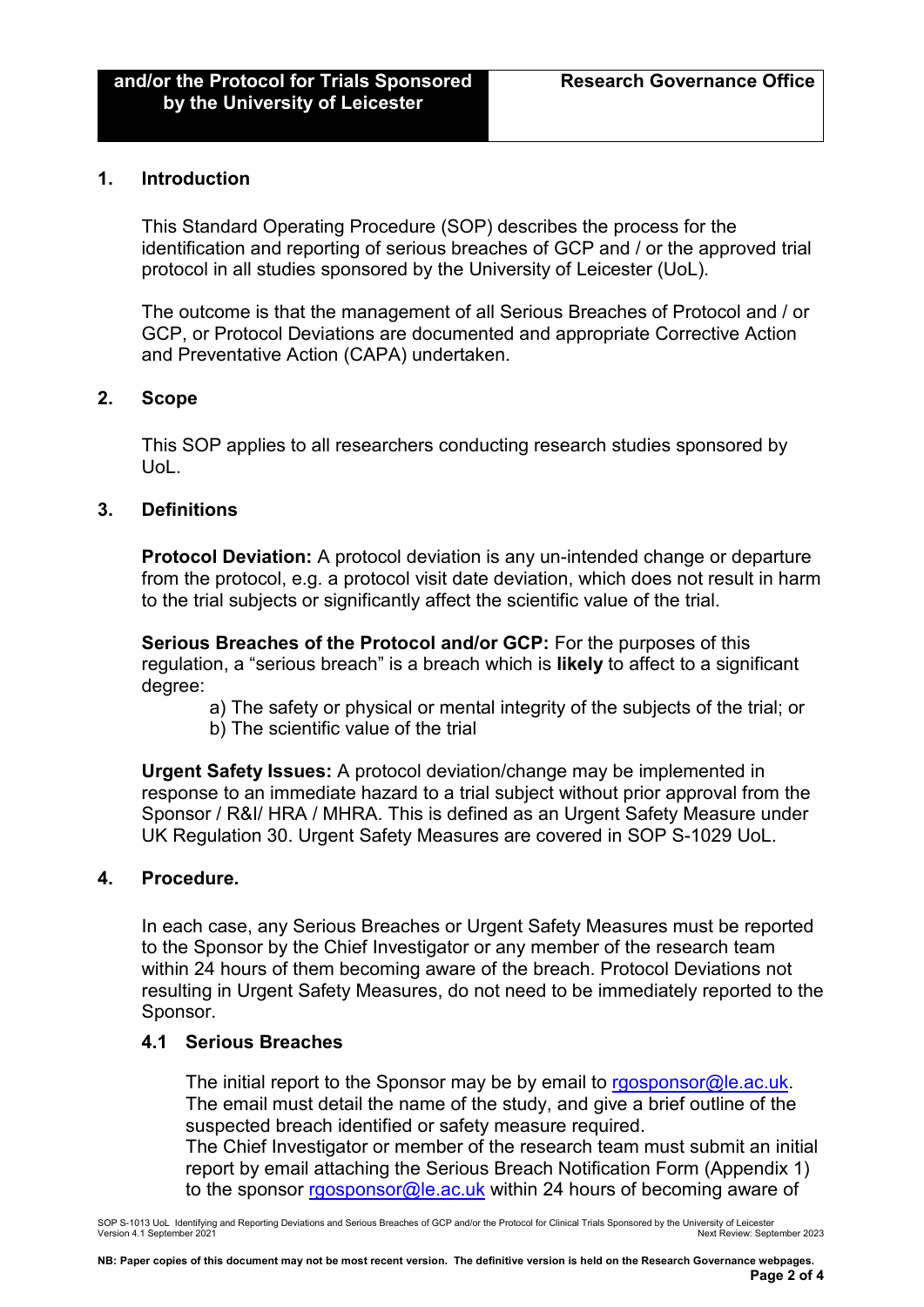the breach. The Sponsor will make contact with the Chief Investigator to discuss the nature of the breach, and to give guidance on completion of a CAPA in line with the CAPA SOP S-1012 UoL.

In addition the Sponsor will satisfy its responsibilities under Regulation 29A of the Medicines for Human Use (Clinical Trials) Regulations 2004 [SI 2004/1031]: "29A (1) The Sponsor of a clinical trial shall notify the licensing authority in writing of any serious breach of:

a) The condition and principles of GCP in connection with that trial; or b) The protocol relating to that trial, as amended from time to time in accordance with regulations 22 to 25, within 7 days of becoming aware of that breach.

Further guidance can be found on the MHRA website, Guidance for notification of serious breaches of GCP or the trial protocol: MHRA Guidance

The Sponsor will notify the MHRA, HRA, R&I at the site and the REC as appropriate within 7 days of becoming aware of the breach and will update as required following completion of a CAPA. All actions and documentation resulting from the CAPA must be filed in the Trial Master File (TMF) Investigator Site Files (ISF).

### **4.2 Protocol Deviation**

These do not need to be reported to the Sponsor but must be documented in the Case Report Form and TMF and ISF for multi-centre studies, using a signed and dated file note available on the Research Governance web pages. All Protocol Deviations must also be logged on the Protocol Deviation Tracking Log (Appendix 2) which must be retained in the TMF / ISF. Appropriate corrective and preventative action must be taken in accordance with CAPA SOP S-1012 UoL.in order to avoid reoccurrence of the deviation.

### **5. Responsibilities**

|   | Responsibility                                                 | Undertaken by                                                     | Activity                                                                                                                                                                             |
|---|----------------------------------------------------------------|-------------------------------------------------------------------|--------------------------------------------------------------------------------------------------------------------------------------------------------------------------------------|
|   | 1   Cl/Investigating<br>Team/ Clinical<br><b>Trial Monitor</b> | Cl/Investigati<br>ng<br>Team/Clinical<br><b>Trial Monitor</b>     | Identify and document all protocol deviations in<br>the CRF and Master/Site File, in order for<br>appropriate corrective and preventative actions<br>to be taken.                    |
|   | 2   Cl/Investigating<br>Team/ Clinical<br><b>Trial Monitor</b> | Cl/Investigati<br>Team/<br>ng<br>Clinical Trial<br><b>Monitor</b> | Report all potential serious breaches of the<br>protocol and/or GCP to the Sponsor within<br>24hours of becoming aware of the breach,<br>supplying as much information as possible   |
| 3 | Research<br>Sponsor<br>Governance<br>Manager<br>or delegate    |                                                                   | If the breach is confirmed as 'serious' according<br>to the MHRA definition, the Sponsor must<br>complete a 'Notification of Serious Breach of<br><b>GCP or Trial Protocol Form'</b> |

SOP S-1013 UoL Identifying and Reporting Deviations and Serious Breaches of GCP and/or the Protocol for Clinical Trials Sponsored by the University of Leicester Version 4.1 September 2021 Next Review: September 2023